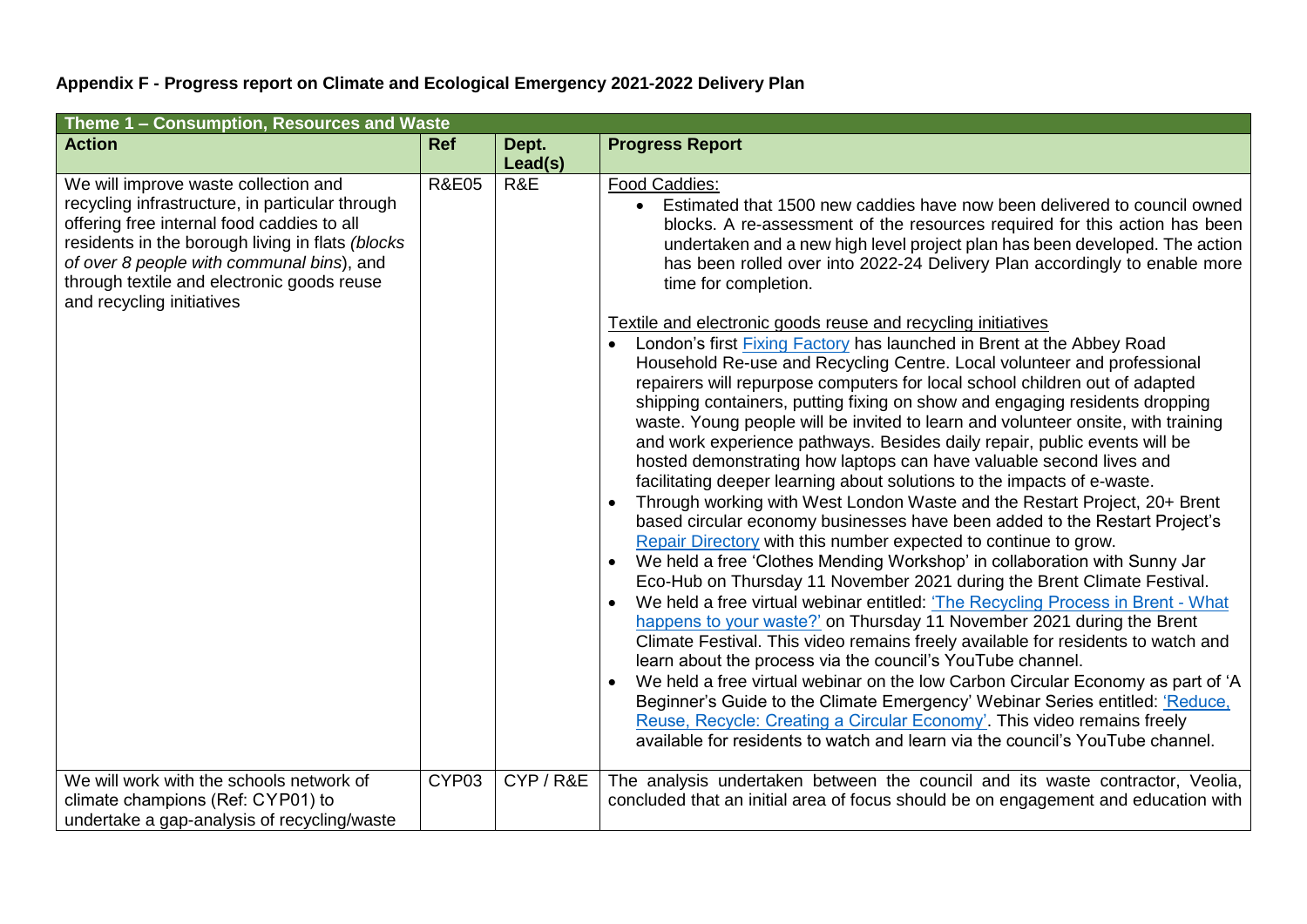| facilities in all primary and secondary schools,<br>and develop and implement a schools-led<br>plan to improve recycling opportunities in<br>schools across our borough                                            |                  |     | schools around recycling in the first instance. This programme has taken four main<br>forms:<br>Primary schools e-learning lessons - The pack of 3 e-lessons were sent to 67<br>primary schools in the Autumn term. Positive feedback was received from schools<br>on receipt of these and sessions have been delivered them in person to several<br>schools. For example, the anti-littering lesson was delivered to Chalkhill Primary<br>School alongside a litter-picking event in October 2021.<br>Eco Leaders programme - This 12 week mentorship programme was delivered<br>to the eco club at Preston Manor School. The Veolia mentors ran four workshops<br>with the class and provided guidance for them to develop their own sustainability<br>project. The pupils have designed a project to make Preston Manor plastic-free,<br>which includes an internal education campaign. Veolia awarded the club £300<br>from its Sustainability Fund to move on to the next stages of the project where<br>the school will buy branded reusable water bottles and sell them to the pupils.<br>The funds will be reinvested into the club for future campaigns.<br>Sustainable Schools Competition - The Competition encouraged secondary<br>school and college students from Brent to submit a creative application (either an<br>essay, video or annotated poster) to answer the following question: "What is an<br>environmental problem facing your school or local community, and how could you<br>help to tackle it?" The Competition ran until the end of October and received six<br>submissions from pupils in Brent covering tree planting, anti-littering and waste<br>prevention campaigns. The winner, Timothy in Year 9, received £300 for his<br>school (St Gregory's) to run a food waste reduction and recycling campaign after<br>submitting a detailed essay outlining his plan. Additionally, a group of Sixth<br>Formers who submitted a video to create a new bee-garden at Preston Manor<br>School have won some free seeds and resources from Veolia's Grounds Team<br>to plan and help convert some unused land at their school into their garden.<br>School Assemblies - A rigorous schools education programme has been<br>delivered in Brent consisting of several elements with 25 in-person and online |
|--------------------------------------------------------------------------------------------------------------------------------------------------------------------------------------------------------------------|------------------|-----|----------------------------------------------------------------------------------------------------------------------------------------------------------------------------------------------------------------------------------------------------------------------------------------------------------------------------------------------------------------------------------------------------------------------------------------------------------------------------------------------------------------------------------------------------------------------------------------------------------------------------------------------------------------------------------------------------------------------------------------------------------------------------------------------------------------------------------------------------------------------------------------------------------------------------------------------------------------------------------------------------------------------------------------------------------------------------------------------------------------------------------------------------------------------------------------------------------------------------------------------------------------------------------------------------------------------------------------------------------------------------------------------------------------------------------------------------------------------------------------------------------------------------------------------------------------------------------------------------------------------------------------------------------------------------------------------------------------------------------------------------------------------------------------------------------------------------------------------------------------------------------------------------------------------------------------------------------------------------------------------------------------------------------------------------------------------------------------------------------------------------------------------------------------------------------------------------------------------------------------------------------------------------------------------------------------------------------------|
|                                                                                                                                                                                                                    |                  |     | assemblies having been delivered this year.                                                                                                                                                                                                                                                                                                                                                                                                                                                                                                                                                                                                                                                                                                                                                                                                                                                                                                                                                                                                                                                                                                                                                                                                                                                                                                                                                                                                                                                                                                                                                                                                                                                                                                                                                                                                                                                                                                                                                                                                                                                                                                                                                                                                                                                                                            |
| We will create apprenticeship and training<br>pathways into the green circular economy<br>(such as construction skills for retrofitting<br>homes) through working in partnership with<br>the United Colleges Group | <b>R&amp;E08</b> | R&E | Over the course of this year we have established a strong partnership with<br>$\bullet$<br>United Colleges to deliver a new Green Skills Centre at the Willesden Campus<br>of College of North West London. Scheduled to open in summer 2022, the hub<br>will offer a range of green skills courses for students in the local area and from<br>across the city. The courses available at the new hub will focus on the green<br>agenda and a wide range of construction and engineering subjects. Students will<br>be able to learn about air source heat pumps, electrical vehicle charging, internal                                                                                                                                                                                                                                                                                                                                                                                                                                                                                                                                                                                                                                                                                                                                                                                                                                                                                                                                                                                                                                                                                                                                                                                                                                                                                                                                                                                                                                                                                                                                                                                                                                                                                                                                 |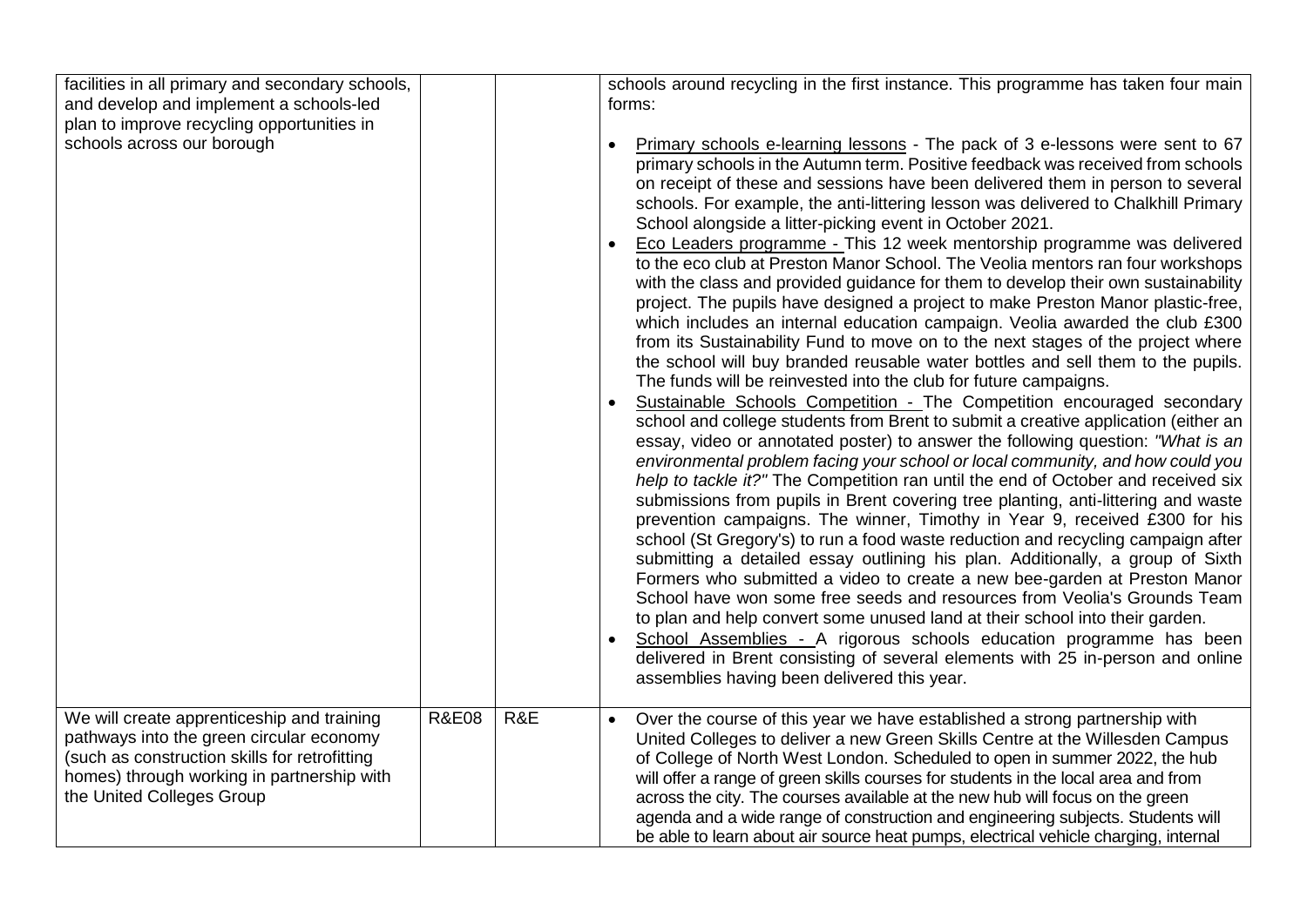|                                                                                                                                                              |                  |     | and external wall insulation, and a variety of other sustainable technologies. The<br>exciting and forward-thinking new hub will enable educators, employers, and other<br>organisations to work in partnership to develop a programme that promotes<br>employability, learning, and skills.<br>We held a successful 'Brent Skills Summit 2021' which ran over two days as<br>part of the Brent Climate Festival in November 2021. The first day was badged<br>a 'resident's day' and focused on the green skills sector which is a growth sector<br>in Brent to support businesses to recruit staff for their business recovery, and<br>support for employees, apprentices or work placements via the Kickstart<br>scheme. We heard from local and national employers, including Transport for<br>London and Hitachi Rail. We also held a specific 'business focused' day which<br>introduced the council's Climate Emergency Strategy and reflect upon COP26<br>and the local impact of the conference on Brent and highlighting local actions<br>and initiatives that Brent organisations can get involved with to reduce their<br>carbon footprint and become more sustainable. Across the two days 50<br>residents joined and 87 businesses joined the summit.<br>We arranged for the placement of first sustainability apprentice via council's<br>Apprenticeship scheme - to Rype Office (re-usable office furniture) company in<br>Park Royal – and hope to build on this in future years. |
|--------------------------------------------------------------------------------------------------------------------------------------------------------------|------------------|-----|----------------------------------------------------------------------------------------------------------------------------------------------------------------------------------------------------------------------------------------------------------------------------------------------------------------------------------------------------------------------------------------------------------------------------------------------------------------------------------------------------------------------------------------------------------------------------------------------------------------------------------------------------------------------------------------------------------------------------------------------------------------------------------------------------------------------------------------------------------------------------------------------------------------------------------------------------------------------------------------------------------------------------------------------------------------------------------------------------------------------------------------------------------------------------------------------------------------------------------------------------------------------------------------------------------------------------------------------------------------------------------------------------------------------------------------------------------------------------------------------------|
| We will work with West London Alliance<br>boroughs to develop proposals to stimulate<br>the sub-regional green economy and to<br>encourage inward investment | <b>R&amp;E10</b> | R&E | As outlined within action R&E08 above, there has been a sub-regional focus on<br>developing green skills within the West London Economy and the new Green<br>Skills Centre has been made possible thanks to a collaborative successful bid for<br>half a million pounds of funding from the Mayor's Academies Hubs programme. A<br>pan-London study by WPI Economics has identified 11 key sectors of green jobs<br>that facilitate meeting net zero and broader environmental goals which could see<br>at least 10,000+ new green jobs in West London by 2030.<br>The West London Green Homes Grant and Home Upgrade Grant schemes,<br>which Brent is part of, were able to obtain around £40m in funding secured from<br>government to upgrade 4000 fuel poor homes from Spring 2022, of which £3.5m<br>is allocated to Brent homes (approximately 350 Brent homes). The schemes give<br>homeowners the opportunity to transform their homes with a grant to pay for<br>energy efficient improvements. The partnership will carry out smart energy<br>efficiency retrofits across the participating boroughs.<br>We are also part of the relevant working groups being led by the London Borough<br>of Hounslow to lead on developing the Green Economy both across London as a<br>whole and sub-regionally in West London.                                                                                                                                                                      |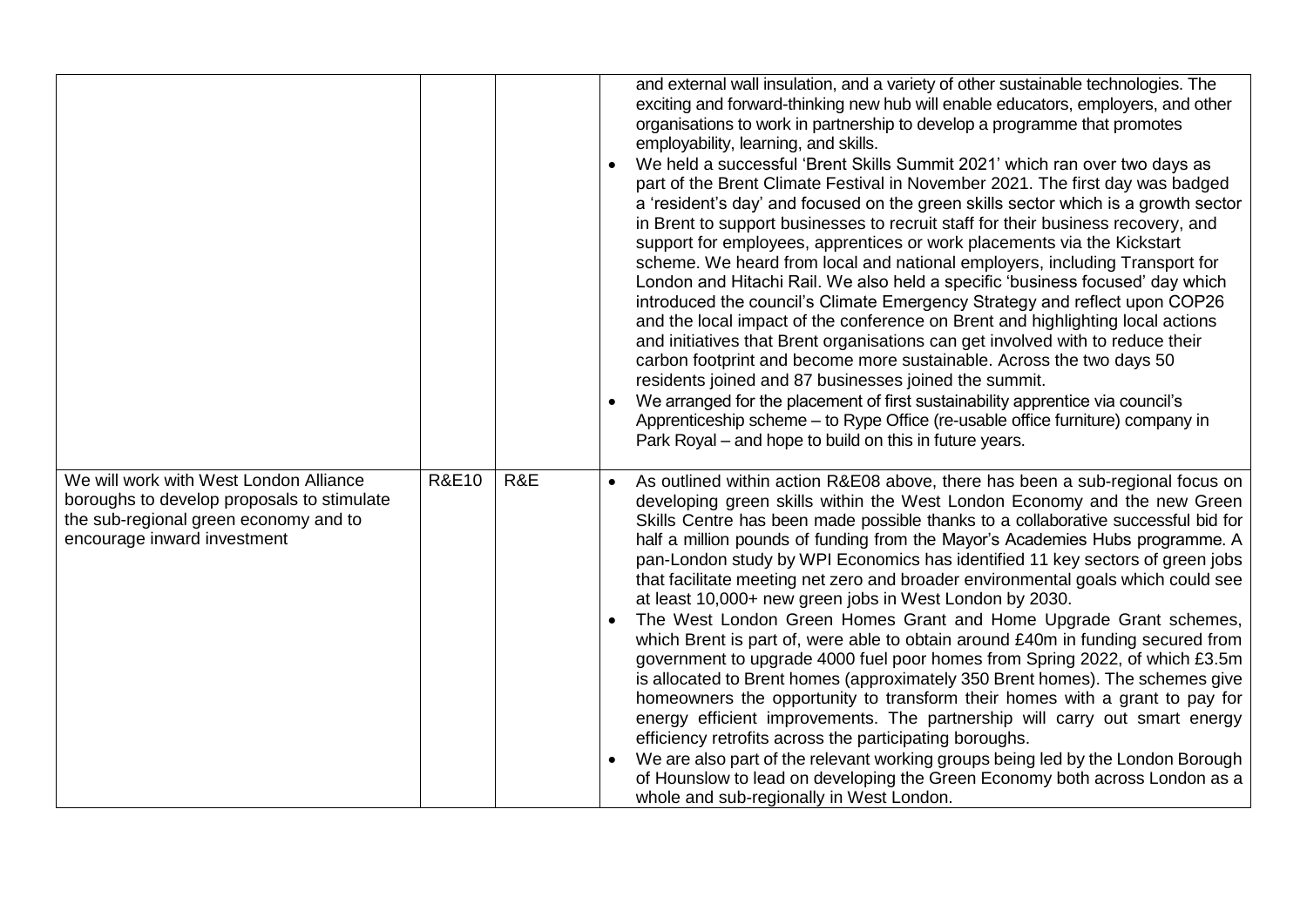| We will develop and implement a sustainable<br>procurement policy that requires sustainable<br>practices to be considered throughout our<br>procurement and contract management<br>procedures                                                                                                                                        | CDS01            | <b>CDS</b> | Our new procurement sustainability policy is complete and has been live for the<br>last 12 months. The policy mobilises a potential £400m of council spending power<br>towards tackling the climate and ecological emergency as all bidders for large<br>council contracts now have to demonstrate how they will reduce emissions and<br>operate sustainably during the delivery of services being procured.<br>At a West London level a new sub-regional sustainable procurement policy, toolkit<br>and charter for boroughs on sustainable procurement and have also been<br>embedded into our tender process. We are also working with colleagues at a<br>West London level to provide training and engagement sessions to businesses<br>go through the policies in more detail and support businesses to adapt their<br>operations to become greener and put themselves in the best position possible<br>to secure council contracts going forward. Two training sessions of this nature<br>have taken place.                                                                                                                                                                                                                                                                                                                                                                                                                                                                                                                                                                                                                                                                                                                                 |
|--------------------------------------------------------------------------------------------------------------------------------------------------------------------------------------------------------------------------------------------------------------------------------------------------------------------------------------|------------------|------------|---------------------------------------------------------------------------------------------------------------------------------------------------------------------------------------------------------------------------------------------------------------------------------------------------------------------------------------------------------------------------------------------------------------------------------------------------------------------------------------------------------------------------------------------------------------------------------------------------------------------------------------------------------------------------------------------------------------------------------------------------------------------------------------------------------------------------------------------------------------------------------------------------------------------------------------------------------------------------------------------------------------------------------------------------------------------------------------------------------------------------------------------------------------------------------------------------------------------------------------------------------------------------------------------------------------------------------------------------------------------------------------------------------------------------------------------------------------------------------------------------------------------------------------------------------------------------------------------------------------------------------------------------------------------------------------------------------------------------------------------------|
| Theme 2 - Sustainable Travel (Transport)                                                                                                                                                                                                                                                                                             |                  |            |                                                                                                                                                                                                                                                                                                                                                                                                                                                                                                                                                                                                                                                                                                                                                                                                                                                                                                                                                                                                                                                                                                                                                                                                                                                                                                                                                                                                                                                                                                                                                                                                                                                                                                                                                   |
| <b>Action</b>                                                                                                                                                                                                                                                                                                                        | <b>Ref</b>       | Dept. Lead | <b>Progress Report</b>                                                                                                                                                                                                                                                                                                                                                                                                                                                                                                                                                                                                                                                                                                                                                                                                                                                                                                                                                                                                                                                                                                                                                                                                                                                                                                                                                                                                                                                                                                                                                                                                                                                                                                                            |
| We will continue to introduce new active<br>travel measures and deliver the council's<br>Local Implementation Plan including Healthy<br>(Low Traffic) Neighbourhoods and<br>transitioning emergency school streets<br>schemes to permanent schemes, as well as<br>creating new schemes, all measures subject<br>to available funding | <b>R&amp;E01</b> | R&E        | School Streets - Positive progress has been made on the implementation of<br>School Streets around the borough. In 2021-22, we implemented 30 emergency<br>school streets outside of 33 schools. Of these 30 schemes, 26 are now to be<br>made permanent. We are also looking to expand the programme and to date we<br>have plans for an addition 3 school streets, subject to consultation. Officers will<br>prepare a report for consideration by the Council's Cabinet on the future approach<br>to expanding School Streets and a policy on the prioritisation and use of CCTV<br>enforcement cameras and exemptions.<br>Healthy Neighbourhoods - The council's delivery of Healthy Neighbourhood<br>schemes in the borough encountered public opposition, which was reported to<br>the council's Cabinet in January 2022. As a result, one Healthy Neighbourhood<br>in the Stonebridge/Harlesden area has been implemented. The remaining four<br>schemes which were being trialled at Olive Road, Dollis Hill, Preston Road and<br>Tokyngton and Wembley area schemes have been removed. It is acknowledged<br>that collaborative design with the community would help to engender public<br>support for future measures, and these will need to be effective in preventing<br>through traffic and trialled for a longer period, potentially 12 months. This action<br>is therefore being rolled over into the 2022-24 delivery plan, with officers<br>preparing a report for consideration by the Council's Cabinet on the future<br>approach to developing and delivering Healthy Neighbourhood schemes. The<br>development and implementation of future schemes will depend on future funding<br>being made available for that purpose. |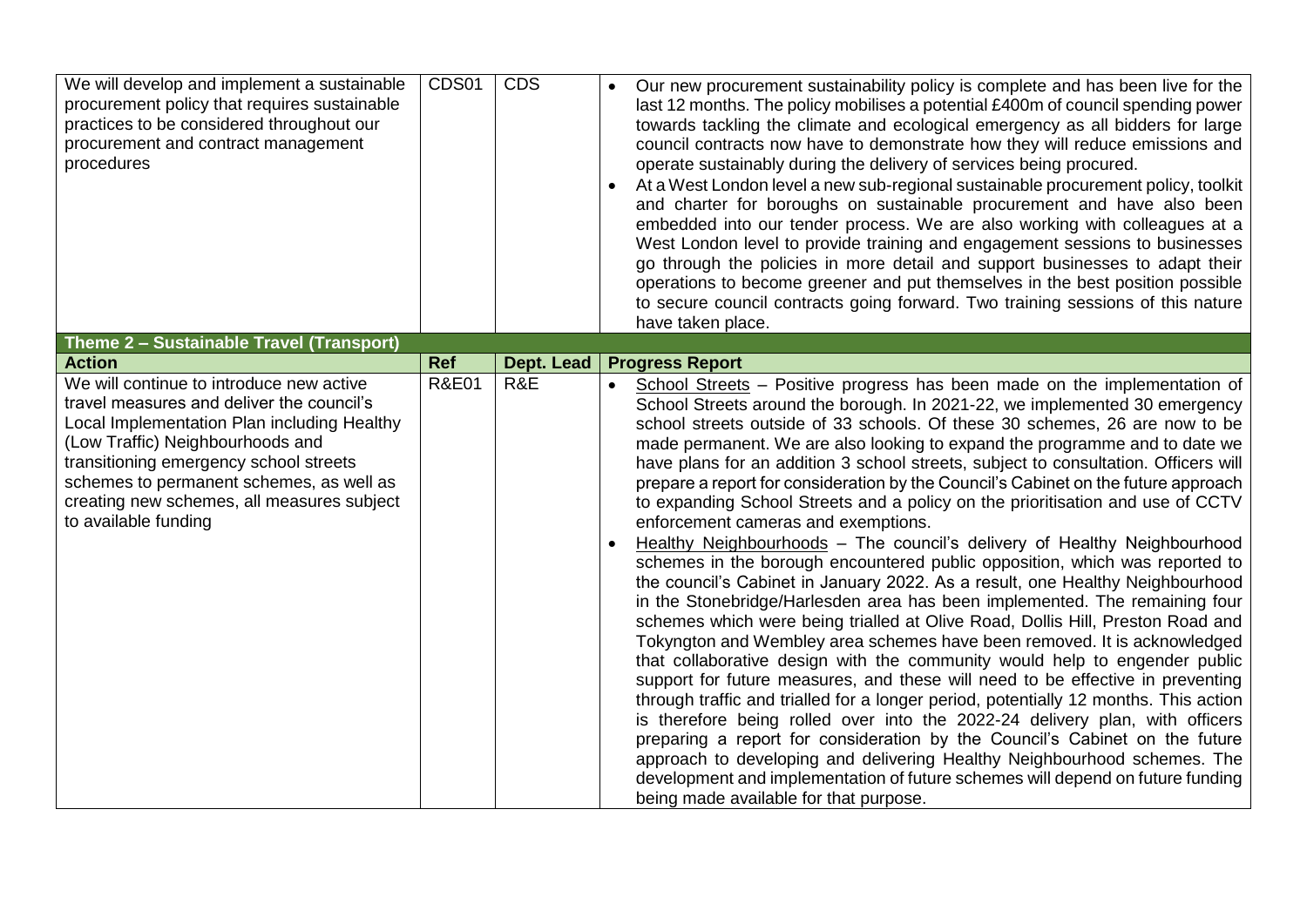| We will continuing our Electric Vehicle charge<br>point programme, and deliver:<br>• 250 new lamp column charge points<br>• 100-in kerb charge points (trial)<br>• 40 Source London charge points | <b>R&amp;E02</b> | R&E | We have made significant progress with the expansion of the Electric Vehicle<br>Charge Point programme in Brent this year with 383 new chargers now<br>operational/ The breakdown of the chargers against the original targets are:<br>$\rightarrow$ 242 lamp column chargers<br>$\rightarrow$ 41 Source London chargers<br>$\rightarrow$ 100 Trojan Energy in-kerb EV charge points have been installed and the<br>charging lances circulated to the residents who signed up to the two trial<br>schemes. A minimum 3 month monitoring period is now underway and we are<br>currently exploring the potential to expand the scope/size of the trial utilising<br>funding through the recently launched Low Emission Vehicle Infrastructure<br>(LEVI) pilot scheme.<br>In March, Cabinet gave approval for the Council to enter into a Partnership and<br>Funding Agreement with Uber to expand the borough EVCP Network. We hope<br>to shortly undertake a public procurement exercise to appoint a charge point<br>operator(s) to install, operate and maintain up to 280 new on-street charge<br>points at various locations across Brent.<br>We have also improved the amount of available information on charge points<br>within Brent on the council's website and provided a link to 'Zapmap' to make it<br>easier for residents to visualise and locate where there nearest chargers are to<br>them. As part of the update of EVCP info on the Council's website, we are<br>looking at creating a EVCP request map utilising the mapping tool in Citizen<br>Lab. This will enable us to capture requests for new EVCPs in one location<br>which will then be assessed and inform future charge point roll-out programmes.<br>We have sent out an expressions of interest to consultants for the development<br>of an Electric Vehicle Charging Infrastructure Plan (EVCIP) for the Council, with<br>the aim of setting out a clear approach to accelerating the delivery of publicly<br>available EV charging infrastructure in the borough. The EVCIP will identify the<br>range and types of public charging infrastructure required and locations and<br>timescales for these; and to outline the various mechanisms available for |
|---------------------------------------------------------------------------------------------------------------------------------------------------------------------------------------------------|------------------|-----|-----------------------------------------------------------------------------------------------------------------------------------------------------------------------------------------------------------------------------------------------------------------------------------------------------------------------------------------------------------------------------------------------------------------------------------------------------------------------------------------------------------------------------------------------------------------------------------------------------------------------------------------------------------------------------------------------------------------------------------------------------------------------------------------------------------------------------------------------------------------------------------------------------------------------------------------------------------------------------------------------------------------------------------------------------------------------------------------------------------------------------------------------------------------------------------------------------------------------------------------------------------------------------------------------------------------------------------------------------------------------------------------------------------------------------------------------------------------------------------------------------------------------------------------------------------------------------------------------------------------------------------------------------------------------------------------------------------------------------------------------------------------------------------------------------------------------------------------------------------------------------------------------------------------------------------------------------------------------------------------------------------------------------------------------------------------------------------------------------------------------------------------------------------------------------------------------------------------------------------------------|
|                                                                                                                                                                                                   |                  |     | funding and delivery of infrastructure going forward. It is hoped to have the plan<br>completed by early Autumn.                                                                                                                                                                                                                                                                                                                                                                                                                                                                                                                                                                                                                                                                                                                                                                                                                                                                                                                                                                                                                                                                                                                                                                                                                                                                                                                                                                                                                                                                                                                                                                                                                                                                                                                                                                                                                                                                                                                                                                                                                                                                                                                              |
| We will deliver 50 bike hangars across the<br>borough                                                                                                                                             | <b>R&amp;E03</b> | R&E | 50 new bike hangars were delivered in the borough in 2021-22, taking the<br>borough's overall total number of bike hangars to 104. Expansion of the<br>council's bike hangar programme will therefore continue as an action into the<br>2022-24 Delivery Plan.                                                                                                                                                                                                                                                                                                                                                                                                                                                                                                                                                                                                                                                                                                                                                                                                                                                                                                                                                                                                                                                                                                                                                                                                                                                                                                                                                                                                                                                                                                                                                                                                                                                                                                                                                                                                                                                                                                                                                                                |
|                                                                                                                                                                                                   |                  |     | Officers will also be taking a report to Cabinet in summer 2022 on arrangements<br>for the future management of the bike hangars.                                                                                                                                                                                                                                                                                                                                                                                                                                                                                                                                                                                                                                                                                                                                                                                                                                                                                                                                                                                                                                                                                                                                                                                                                                                                                                                                                                                                                                                                                                                                                                                                                                                                                                                                                                                                                                                                                                                                                                                                                                                                                                             |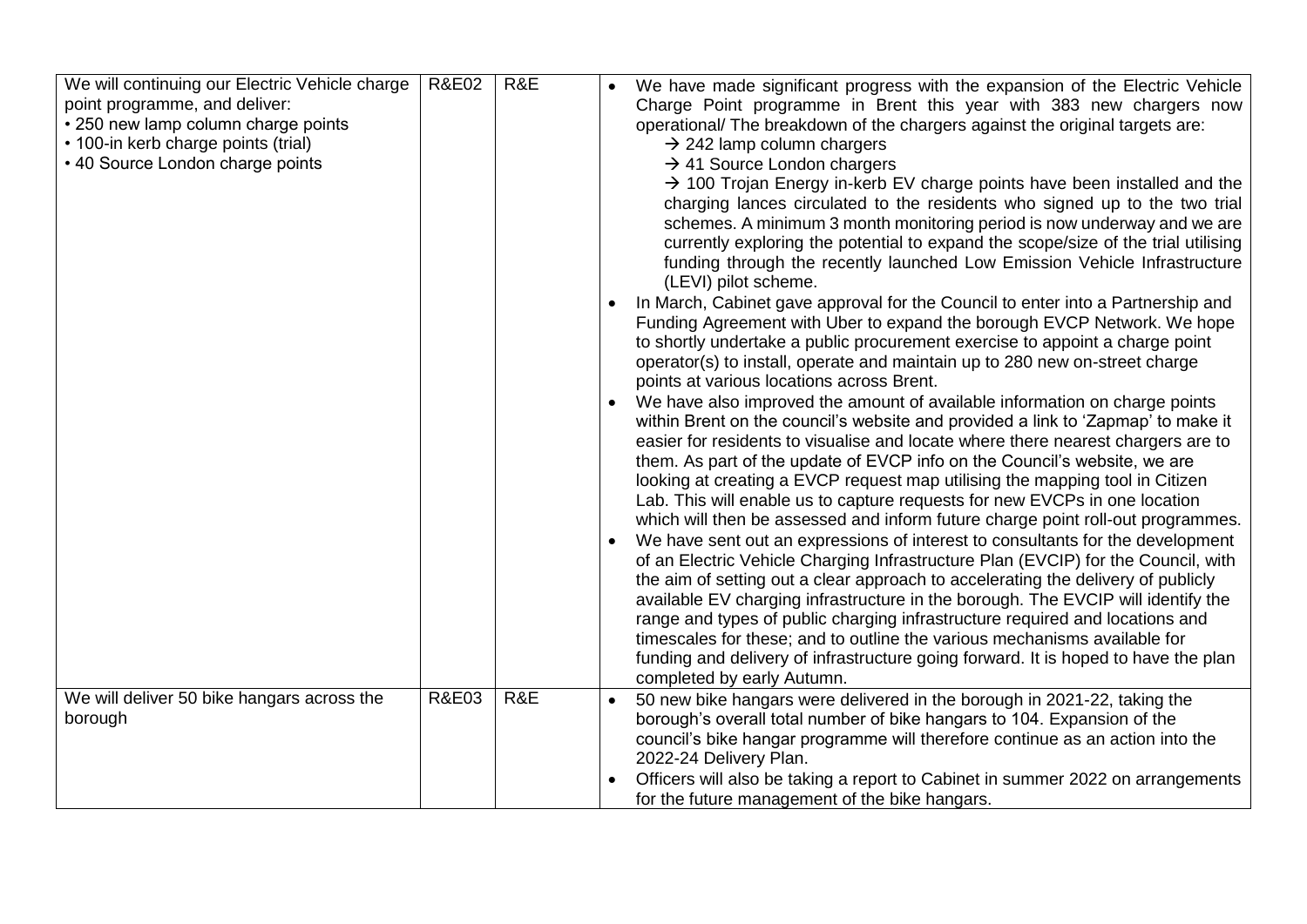| We will purchase at least one cargo bike to<br>be trialled by interested local businesses as<br>part of a wider communications campaign to<br>promote the air quality benefits of using of<br>cargo bikes in day-to-day operations                                     | <b>R&amp;E04</b>  | R&E                                                                | We engaged with local businesses/organisations in Harlesden on the<br>sustainability benefits that can be provided by cargo bikes and undertook three<br>successful trials accordingly with Sparks, Crazy Baker and Harlesden Mutual<br>Aid group.<br>We are building on this work by obtaining grant funding from the Departments<br>$\bullet$<br>for Environment, Food and Rural Affairs (DEFRA) as part of the Clean Air<br>Villages for further cargo bike business engagement project which is now<br>underway in Willesden Green.<br>We purchased the council's first cargo bike in December 2021 which is currently<br>$\bullet$<br>being utilised at Brent Civic Centre. Staff members and teams are now in the<br>process of receiving training and trialling the cargo bike for day-to-day use.                                                                                                                                                                                                                                                                                                                                                                                                                                                                                            |
|------------------------------------------------------------------------------------------------------------------------------------------------------------------------------------------------------------------------------------------------------------------------|-------------------|--------------------------------------------------------------------|------------------------------------------------------------------------------------------------------------------------------------------------------------------------------------------------------------------------------------------------------------------------------------------------------------------------------------------------------------------------------------------------------------------------------------------------------------------------------------------------------------------------------------------------------------------------------------------------------------------------------------------------------------------------------------------------------------------------------------------------------------------------------------------------------------------------------------------------------------------------------------------------------------------------------------------------------------------------------------------------------------------------------------------------------------------------------------------------------------------------------------------------------------------------------------------------------------------------------------------------------------------------------------------------------|
| We will build on our work with all schools<br>across the borough to develop sustainable<br>travel plans, focusing on improving the<br>number of 'gold accredited' travel plans and<br>engaging and supporting schools who do not<br>yet have a sustainable travel plan | CYP <sub>02</sub> | CYP/R&E                                                            | Accreditation process for School Travel Plans has completed for 2021-22 with<br>26 'gold' accredited school travel plans; 5 'silver' accredited; 4 'bronze'<br>accredited. We will be continuing to engage with all of our schools to encourage<br>them to undertake school travel planning as a key means of moving transport<br>modes to and from schools to more sustainable methods.                                                                                                                                                                                                                                                                                                                                                                                                                                                                                                                                                                                                                                                                                                                                                                                                                                                                                                             |
| Theme 3 - Homes, Buildings and the Built Environment<br><b>Action</b>                                                                                                                                                                                                  | <b>Ref</b>        | Dept. Lead                                                         | <b>Progress Report</b>                                                                                                                                                                                                                                                                                                                                                                                                                                                                                                                                                                                                                                                                                                                                                                                                                                                                                                                                                                                                                                                                                                                                                                                                                                                                               |
| We will undertake detailed energy<br>assessments for the buildings on the<br>council's estate, and develop a<br>comprehensive plan for the council to achieve<br>net zero carbon emissions from our own<br>estate and operations by 2030.                              | <b>R&amp;E13</b>  | R&E / ACE<br>(changed<br>since<br>delivery<br>plan<br>publication) | We secured £3.2m of government funding to improve the energy efficiency of 16<br>council-owned buildings across our estate in 2021-2, plus an additional £500k<br>from the council's Recovery Fund for LED lighting upgrades as part of this work.<br>This work remains in progress and is expected to complete in summer 2022.<br>A holistic strategy for achieving net zero by 2030, drawing together all of the<br>relevant emissions factors and scopes across our estate and operations, remains<br>in development and will be carried over into the 2022-24 Delivery Plan. Heat<br>Decarbonisation surveys for a number of buildings on our estate were<br>commissioned and have since been received and are being analysed by the<br>council's energy team. We are also in the process of re-procuring our car club<br>contract and are undertaking further analysis and mapping of the council's overall<br>fleet with the aim of transitioning to a low emission fleet as soon as practicable,<br>as had been previously outlined in the wording of the council's Climate and<br><b>Ecological Emergency Strategy.</b><br>Overall, the council achieved a 3.1% reduction in emissions from council's<br>corporate estate, streetlights and fleet this year and further reduction plans will |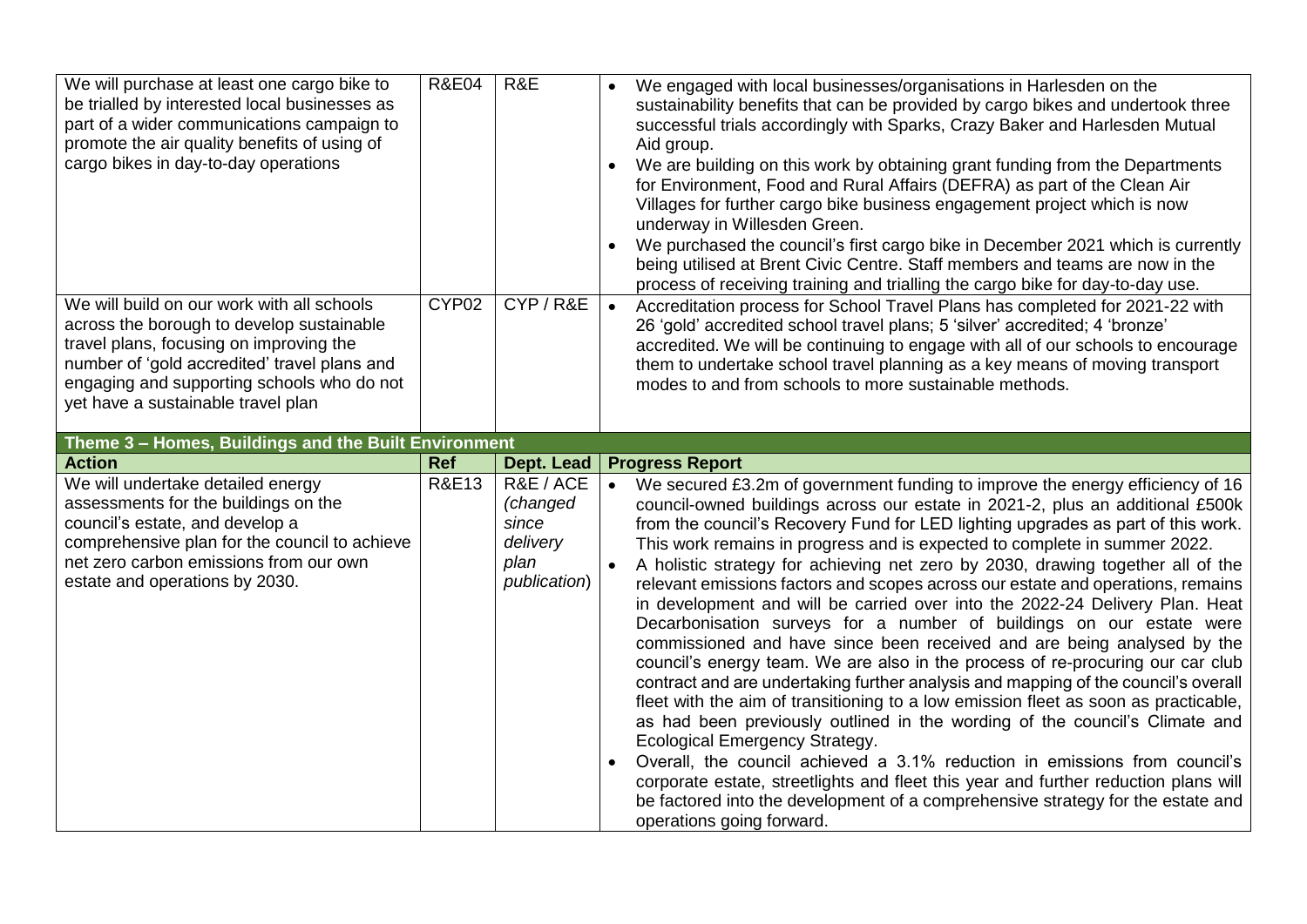| We will deliver the first year of the tower block<br>works programme, which will include<br>retrofitting work to improve the energy<br>efficiency of properties within at least three<br>council tower blocks - beginning work to our<br>target of an average of Energy Performance<br>Certificate: B (EPC B) in our housing stock by<br>2030 | CWB01            | <b>CWB</b> | The first year of the tower block works programme was due to see work begin<br>$\bullet$<br>on three tower blocks - Kilburn Square, Manor Court and Lodge Court.<br>Unfortunately there has been limited progress on this action in 2021-22 due to a<br>delay in the procurement of the supply chain due to construction market<br>conditions; and due to the need for a more extensive consultation with tenants<br>and leaseholders. This action will therefore be rolled over as a specific action<br>into the new 2022-24 delivery plan.                                                   |
|-----------------------------------------------------------------------------------------------------------------------------------------------------------------------------------------------------------------------------------------------------------------------------------------------------------------------------------------------|------------------|------------|------------------------------------------------------------------------------------------------------------------------------------------------------------------------------------------------------------------------------------------------------------------------------------------------------------------------------------------------------------------------------------------------------------------------------------------------------------------------------------------------------------------------------------------------------------------------------------------------|
| We will commission a detailed assessment of<br>our own housing to identify the energy<br>efficiency measures required and the<br>potential costs for housing types, with<br>consideration across all housing tenures                                                                                                                          | CWB02            | <b>CWB</b> | The assessment of the council's own housing stock has completed and will<br>$\bullet$<br>provide a valuable basis for both the development of a comprehensive energy<br>efficiency strategy for our own stock, and strengthen the evidence base for the<br>council to submit bids for external funding to undertake retrofitting work.                                                                                                                                                                                                                                                         |
| We will undertake a number of retrofit pilots<br>to improve the energy efficiency of a number<br>of specific void properties in the council's own<br>stock                                                                                                                                                                                    | CWB03            | <b>CWB</b> | We have undertaken three pioneering retrofit pilots on void street properties<br>$\bullet$<br>within our own stock. The properties were fitted with thermal efficient internal<br>and external insulation, energy efficient windows, energy saving heating and<br>power source with photovoltaic panels on the roof. Smart House Measures will<br>also be included to ensure monitoring of energy efficiency after the tenant has<br>moved in. We will apply the learning of the retrofit work undertaken on these<br>building archetypes to similar sites across our stock wherever possible. |
|                                                                                                                                                                                                                                                                                                                                               |                  |            |                                                                                                                                                                                                                                                                                                                                                                                                                                                                                                                                                                                                |
| Theme 4 - Nature and Green Space                                                                                                                                                                                                                                                                                                              |                  |            |                                                                                                                                                                                                                                                                                                                                                                                                                                                                                                                                                                                                |
| <b>Action</b>                                                                                                                                                                                                                                                                                                                                 | <b>Ref</b>       | Dept. Lead | <b>Progress Report</b>                                                                                                                                                                                                                                                                                                                                                                                                                                                                                                                                                                         |
| We will seek to expand our tree planting<br>programme in the borough, targeting planting<br>at areas of deprivation, poor air quality and<br>canopy cover                                                                                                                                                                                     | <b>R&amp;E07</b> | R&E        | • 661 new trees have been planted across the borough in 2021-22.<br>• We have also installed two new Green screens (ivy hedging) at two Brent<br>schools (Harlesden Primary School and Our Lady of Lourdes Catholic Primary<br>School) to help reduce air pollution exposure for children and increase<br>biodiversity on these sites.                                                                                                                                                                                                                                                         |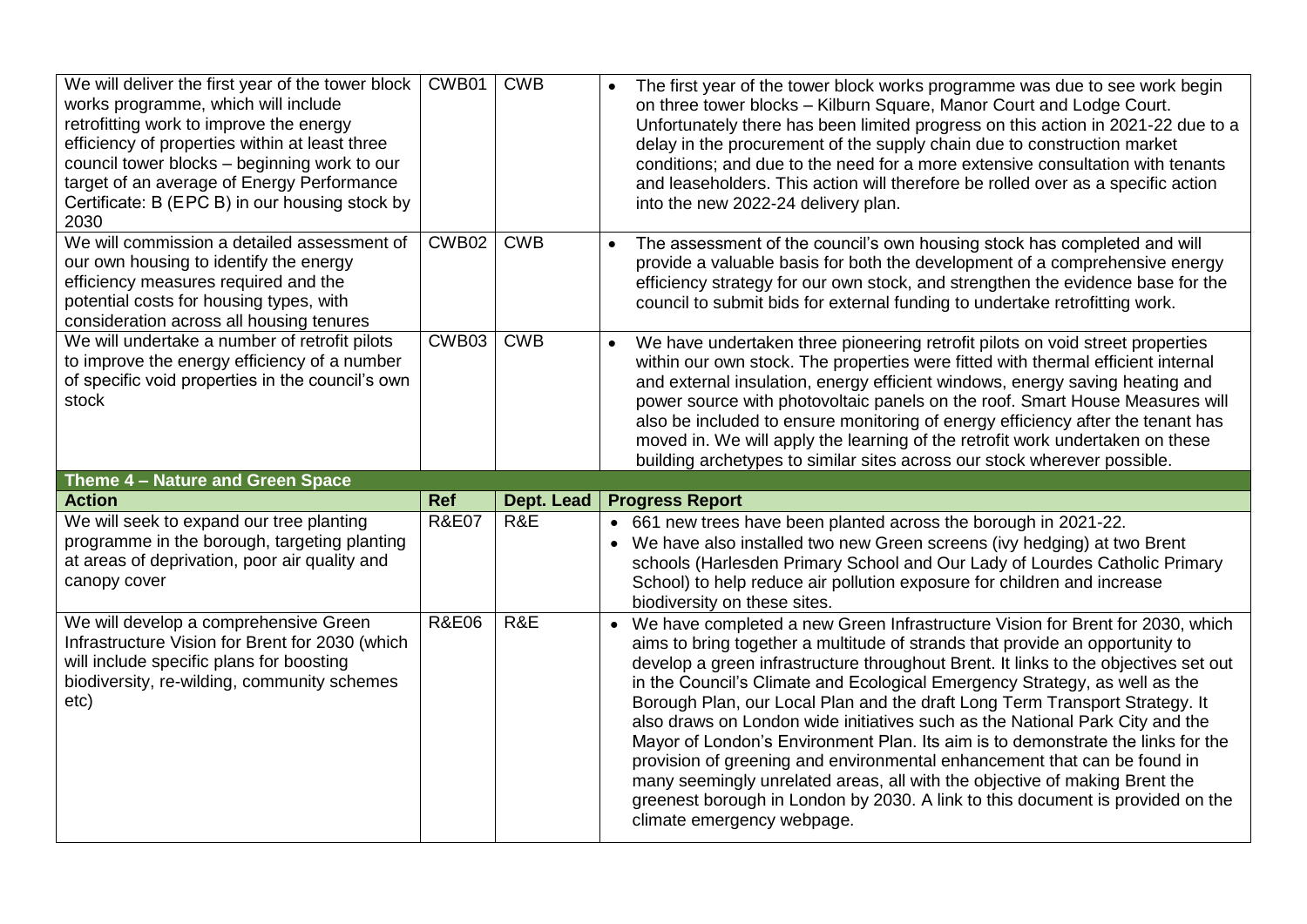| We will develop a Climate Resilience Plan for<br>the borough                                                                                                    | <b>R&amp;E12</b>    | <b>ACE</b><br>(changed<br>since<br>delivery<br>plan<br>publication) | We have completed a new Climate Adaptation and Resilience Plan for the<br>borough. The aim of this document was to assess the key climate-related risks<br>facing Brent and sets out a framework for adaptation and resilience. The<br>substantive focus of this document prioritises the following key themes: flooding,<br>extreme heat, drought and water shortages, and extreme cold, which are<br>assessed as being the highest climate-related risks facing Brent. This document<br>identifies the impacts of the four areas above and provide breakdown of key<br>sector risks. In particular, focusing on identifying the public health risks groups<br>and areas most vulnerable to the consequences of climate change, plus the<br>potential impact on infrastructure and the natural environment. It also sets out<br>proposals for adaptation going forward. A link to the visual version of this<br>document is provided on the climate emergency webpage.                                                                                                                                                                                                                                                                                                                                                                                                                                                                                                                                                                                                                                                                                                                                                                                                                                                             |
|-----------------------------------------------------------------------------------------------------------------------------------------------------------------|---------------------|---------------------------------------------------------------------|-------------------------------------------------------------------------------------------------------------------------------------------------------------------------------------------------------------------------------------------------------------------------------------------------------------------------------------------------------------------------------------------------------------------------------------------------------------------------------------------------------------------------------------------------------------------------------------------------------------------------------------------------------------------------------------------------------------------------------------------------------------------------------------------------------------------------------------------------------------------------------------------------------------------------------------------------------------------------------------------------------------------------------------------------------------------------------------------------------------------------------------------------------------------------------------------------------------------------------------------------------------------------------------------------------------------------------------------------------------------------------------------------------------------------------------------------------------------------------------------------------------------------------------------------------------------------------------------------------------------------------------------------------------------------------------------------------------------------------------------------------------------------------------------------------------------------------------|
| <b>Theme 5 - Supporting Communities</b>                                                                                                                         |                     |                                                                     |                                                                                                                                                                                                                                                                                                                                                                                                                                                                                                                                                                                                                                                                                                                                                                                                                                                                                                                                                                                                                                                                                                                                                                                                                                                                                                                                                                                                                                                                                                                                                                                                                                                                                                                                                                                                                                     |
| <b>Action</b><br>We will launch the Brent Climate Offset Fund<br>to incentivise domestic and non-domestic<br>energy efficiency and renewable energy<br>measures | <b>Ref</b><br>ACE01 | Dept. Lead<br><b>ACE</b>                                            | <b>Progress Report</b><br>• We launched the first tranche (£500k) of the council's Carbon Offset Fund<br>(CO <sub>2</sub> GO) through a Participatory Budgeting process earlier this year. Our<br>residents have been at the heart of the process throughout as a resident<br>planning group was recruited and tasked with: Developing the eligibility criteria<br>and programme; designing all communications materials; promoting the<br>programme and application process to local groups and residents; and<br>promoting the decision day event across the community.<br>Two pots of funding were made available as part of the process:<br>$\rightarrow$ Pot 1 - A total of £400k was available to reduce carbon and save energy<br>costs to households and community buildings across Brent. Residents were<br>able to apply for up to £10,000 per household and were able to join up with<br>others in their community to form clusters of connected houses, flats or a<br>combination.<br>$\rightarrow$ Pot 2 - A total of £100k was available for organisations and groups of<br>residents to apply for between £500 and £20,000 for projects that deliver<br>education and awareness to reduce the carbon footprint in Brent.<br>The community 'Decision Day' was held as a virtual event on 29 January 2022<br>where Brent residents were encouraged to vote on the applications received to<br>deliver sustainability and carbon reduction initiatives in their local area. The<br>event attracted a total number of 75 attendants to the Pot 1 voting event and<br>127 number to the Pot 2 voting event.<br>Pending Cabinet approval, in total, 7 sustainability projects, equating to £390k<br>worth of funding were allocated from Pot 1 and 8 sustainability projects, totalling<br>£98k were allocated from Pot 2. |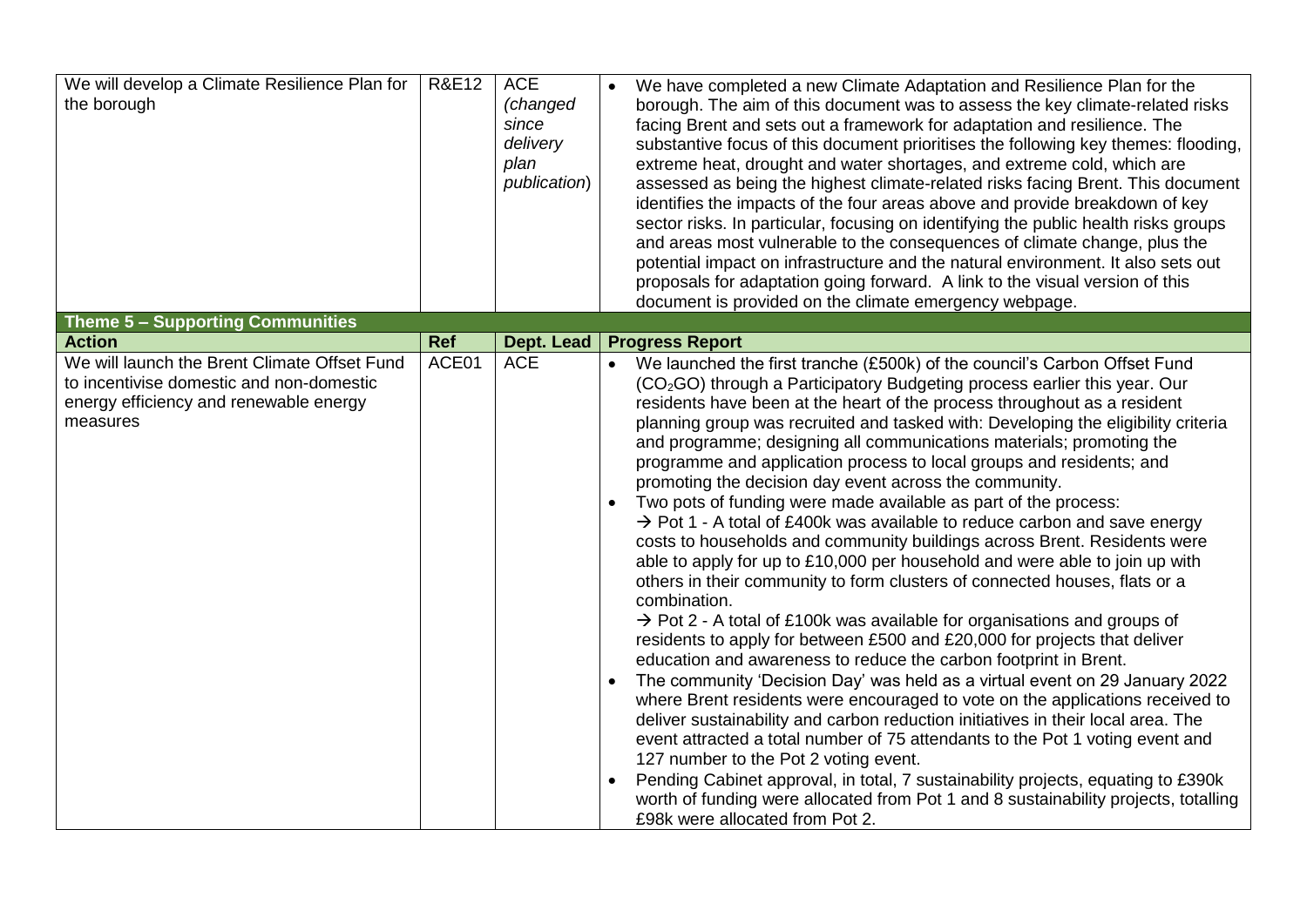| We will continue to promote collaborative<br>environmental action across the borough by<br>developing and expanding the Brent<br><b>Environmental Network</b>                                                                                   | ACE02 | <b>ACE</b> | $\bullet$ | We have continued to develop and expand the Brent Environmental Network<br>which has obtained 2800+ sign-ups in 2021-22. As part of the operation of the<br>network we have sent newsletters breaking down key topics to tackle the<br>climate emergency, organised events for community organisations to be part of<br>(such as our webinar series and the Brent Climate Festival 2021) and<br>highlighted local sustainability events or initiatives which residents could get<br>involved with amongst other things.<br>We have also established a number of sub-groups within the overall Brent<br>Environmental Network Structure: a Community Advisory Group and the Brent<br>School Climate Champions Network, and established an internal staff eco-<br>champions group.                                                                                                                                                                                                                                                                                                                                                                                                                                                                                                                                                                                                                                                                                                                                                                                                                                                                                                                                                                                                                                                                                                                                    |
|-------------------------------------------------------------------------------------------------------------------------------------------------------------------------------------------------------------------------------------------------|-------|------------|-----------|---------------------------------------------------------------------------------------------------------------------------------------------------------------------------------------------------------------------------------------------------------------------------------------------------------------------------------------------------------------------------------------------------------------------------------------------------------------------------------------------------------------------------------------------------------------------------------------------------------------------------------------------------------------------------------------------------------------------------------------------------------------------------------------------------------------------------------------------------------------------------------------------------------------------------------------------------------------------------------------------------------------------------------------------------------------------------------------------------------------------------------------------------------------------------------------------------------------------------------------------------------------------------------------------------------------------------------------------------------------------------------------------------------------------------------------------------------------------------------------------------------------------------------------------------------------------------------------------------------------------------------------------------------------------------------------------------------------------------------------------------------------------------------------------------------------------------------------------------------------------------------------------------------------------|
| We will launch a communications programme<br>of sustainable home and lifestyle advice and<br>resources to residents, including signposting<br>to existing sources, to help them assess their<br>own carbon impacts and make informed<br>choices | ACE03 | <b>ACE</b> |           | Linked to the action above – we have launched a communications programme<br>via the information, newsletters and events provided via the Brent<br>Environmental Network. For example, the Brent Climate Festival had an<br>extensive programme of 20+ events that were all free for the public take part in<br>and fostered engagement on the climate and ecological emergency by<br>approximately 2500 residents.<br>We delivered six free webinars as part of the 'A Beginner's Guide to the Climate<br>Emergency Webinar Series' to help to educate residents and break down the<br>biggest topics in relation to sustainability. All of these remain freely available to<br>view via the council's website:<br>→ Webinar 1: How travel is changing to beat climate change<br>$\rightarrow$ Webinar 2: Food and its impact!<br>> Webinar 3: How to make your home greener and save on energy bills<br>→ Webinar 4: Where does my waste go in Brent?<br>> Webinar 5: Reduce, Reuse, Recycle: Creating a Circular Economy<br>> Webinar 6: Creating greener communities: Why nature and biodiversity is<br>vital<br>We launched a new Community Cookbook 'From Brent to Bowl' - which<br>contained plant-based, or food-waste saving recipes from Brent residents to<br>promote environmental sustainability in cooking<br>We organised a unique new photo exhibition Climate Change and My Religion<br>which explored the ways in which faith informs our thinking about and motivation<br>to act on climate change. The group of 11 religious leaders from the borough's<br>mosques, churches, synagogues and temples were encouraged to share their<br>perspectives on the climate emergency. From Imams to Reverends, all shared a<br>belief that looking after the planet is central to their faith. As part of the project,<br>they also pledged to take specific steps to reduce their environmental impact. |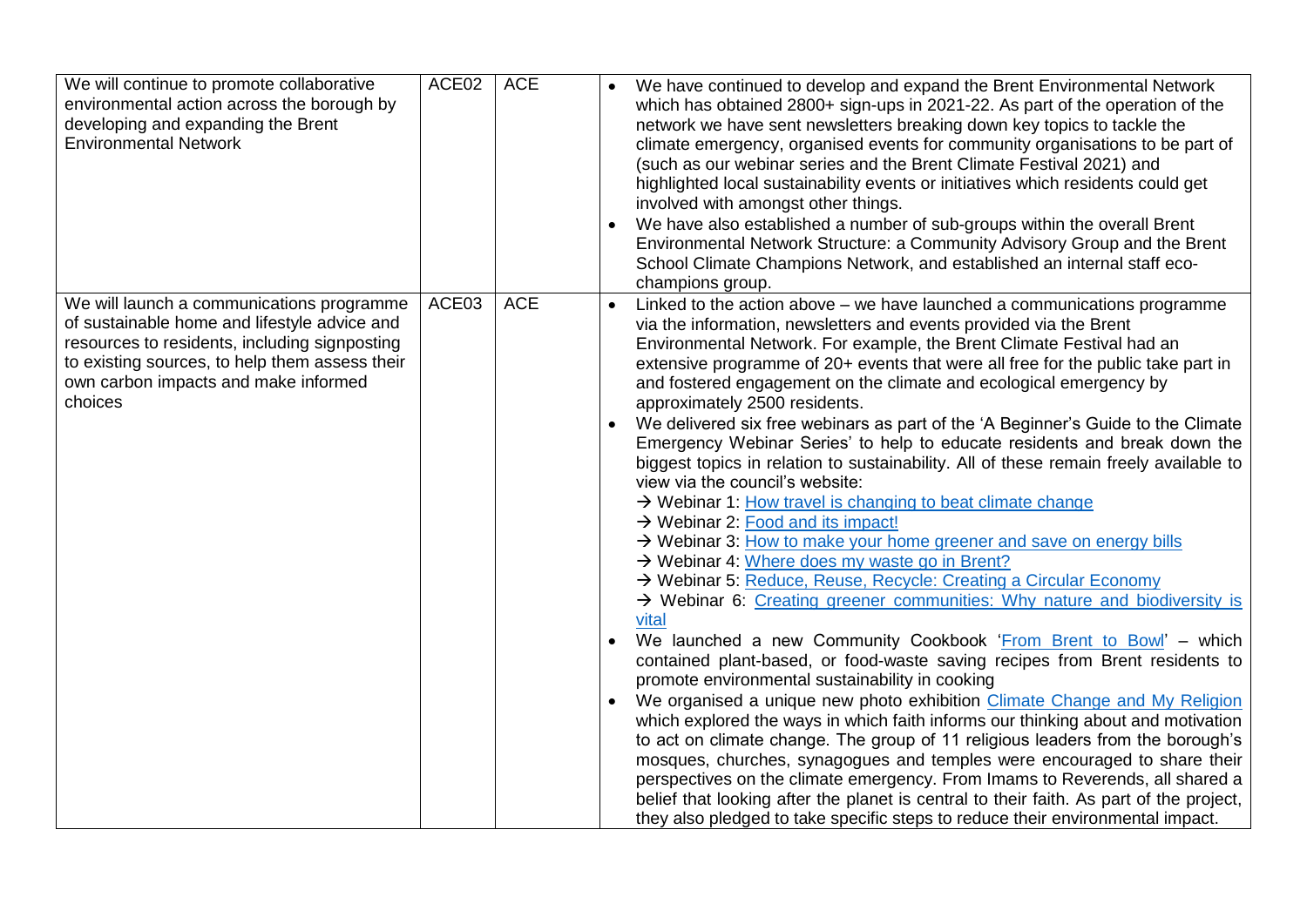| We will engage with school-led approaches<br>on the climate emergency agenda, supporting<br>the establishment of a professional network<br>of climate emergency leaders/champions<br>within schools to share best practice                                                    | CYP01            | <b>CYP</b>                                                   | $\bullet$ | • We launched an engagement programme Let's Talk Climate: Waste and Green<br>Space earlier this year, with the aim that this campaign would be the first of<br>many Let's Talk Climate conversations that aim to get more people involved in<br>talking about our impact on the environment.<br>We ran a 'Green New Year' comms campaign at the start of the year which<br>reached 218,716 people<br>We have facilitated and promoted local community events on cycling for Bike<br>Week in May 2021 and June 2022<br>We ran an anti-idling campaign which continues to educate motorists about the<br>harmful effect on local air pollution of idling in a car<br>We introduced new engine idling guidelines for staff and contractors and took<br>the #EnginesOff pledge<br>We ran 3 days of stalls in Town Centres (Church End, Wembley, Willesden<br>Green) talking to residents about the need for climate action in the borough for<br>London Climate Action Week 2021<br>We have also made sure that residents are kept abreast of recent<br>developments relating to the climate and ecological emergency in the local area<br>through regular updates and stories on the council's main corporate<br>communications channels.<br>As mentioned under action ACE02, the Brent School Climate Champions has<br>been established and all Brent schools have been invited to join. The group<br>currently has representatives from 17 schools, and the council has also<br>presented to 3 of the 5 schools clusters in the borough to encourage schools to<br>take part and to play a more active role in tackling the climate and ecological<br>emergency across the school estate. The group has discussed a number<br>collective sustainability topics, and heard from expert external speakers in order<br>to help spread learning and expertise in school settings. The Kingsbury School |
|-------------------------------------------------------------------------------------------------------------------------------------------------------------------------------------------------------------------------------------------------------------------------------|------------------|--------------------------------------------------------------|-----------|---------------------------------------------------------------------------------------------------------------------------------------------------------------------------------------------------------------------------------------------------------------------------------------------------------------------------------------------------------------------------------------------------------------------------------------------------------------------------------------------------------------------------------------------------------------------------------------------------------------------------------------------------------------------------------------------------------------------------------------------------------------------------------------------------------------------------------------------------------------------------------------------------------------------------------------------------------------------------------------------------------------------------------------------------------------------------------------------------------------------------------------------------------------------------------------------------------------------------------------------------------------------------------------------------------------------------------------------------------------------------------------------------------------------------------------------------------------------------------------------------------------------------------------------------------------------------------------------------------------------------------------------------------------------------------------------------------------------------------------------------------------------------------------------------------------------------------------------------------------------------------------------------|
|                                                                                                                                                                                                                                                                               |                  |                                                              |           | Cluster also organised a fantastic 'model COP26' as part of the Brent Climate<br>Festival, with young people from seven schools presenting on the need to tackle<br>climate change and provided with the opportunity to question council officers<br>and councillors as to the council's role on tackling the climate and ecological<br>emergency.                                                                                                                                                                                                                                                                                                                                                                                                                                                                                                                                                                                                                                                                                                                                                                                                                                                                                                                                                                                                                                                                                                                                                                                                                                                                                                                                                                                                                                                                                                                                                |
| We will promote Brent's green business base<br>and encourage the 'greening' of Brent<br>businesses, by promoting business advice,<br>incentives that are available and enable local<br>supply chain opportunities, via the Brent for<br>Business Meet the Buyer events, local | <b>R&amp;E11</b> | R&E<br>(changed<br>since<br>delivery<br>plan<br>publication) | $\bullet$ | We have developed 5 key Green Business Guides tailored to each of the five key<br>business sectors operating in Brent - Retail, Hospitality, Construction, Office-<br>Based Companies and Media and Creative.<br>We also ran a five part webinar series for each of the five sectors entitled 'Going<br>Green to Survive and Thrive'.                                                                                                                                                                                                                                                                                                                                                                                                                                                                                                                                                                                                                                                                                                                                                                                                                                                                                                                                                                                                                                                                                                                                                                                                                                                                                                                                                                                                                                                                                                                                                             |